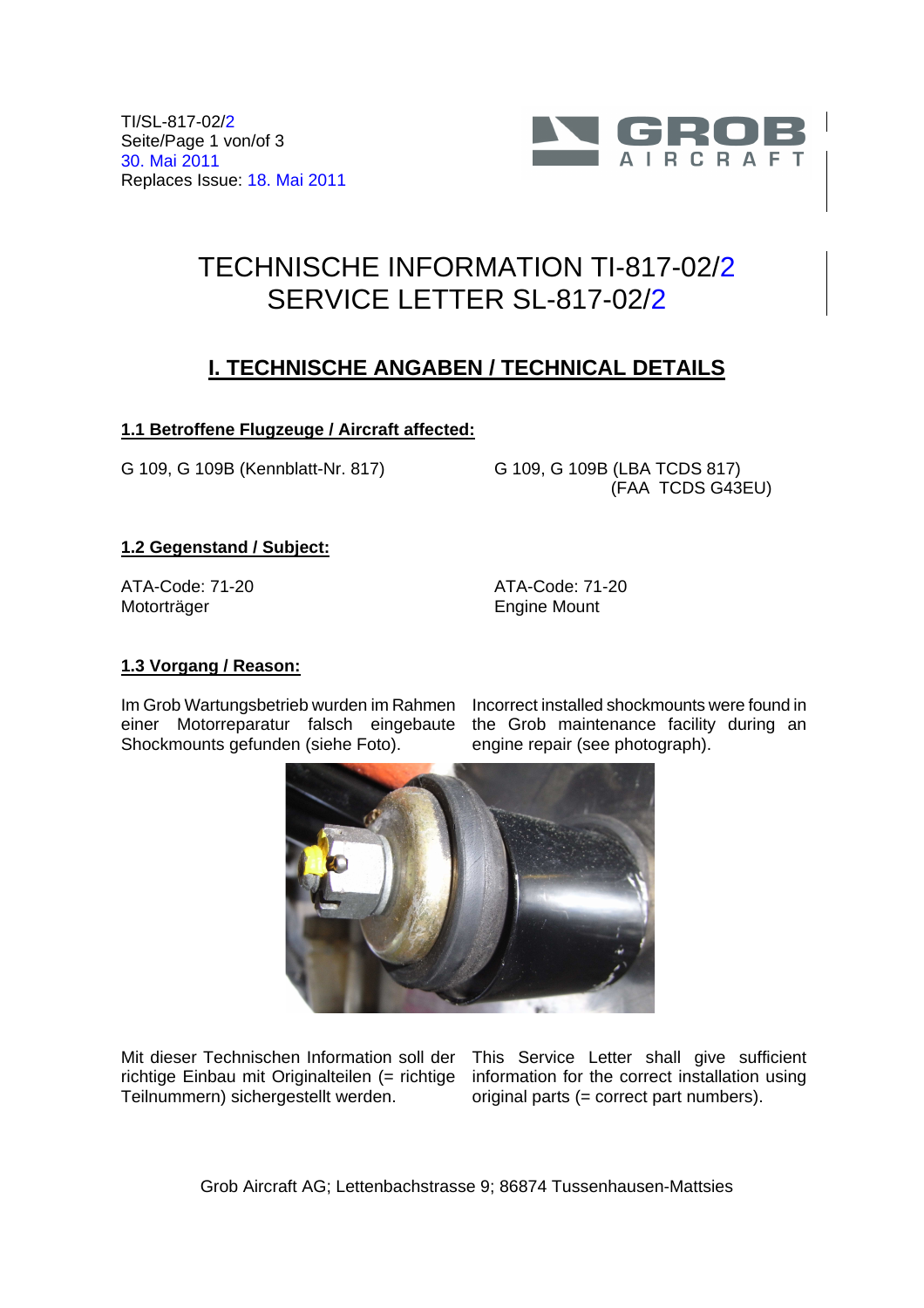





| Pos. | TeileNr. / Part number            | Bezeichnung              | Nomenclature                  | Anz./ qty.     |
|------|-----------------------------------|--------------------------|-------------------------------|----------------|
| 10   | DIN931M10-90                      | SECHSKANTSCHRAUBE BOLT   |                               | 2              |
| 20   | DIN931M10-80                      | SECHSKANTSCHRAUBE BOLT   |                               | $\mathfrak{p}$ |
| 30   | LN9025-10,5                       | <b>SCHEIBE</b>           | <b>WASHER</b>                 | 6              |
| 40   | LN9348M10                         | SECHSKANTMUTTER          | <b>NUT</b>                    | 2              |
| 50   | MS20995-C32                       | SICHERUNGSDRAHT          | <b>WIRE LOCKING</b>           | AR             |
| 60   | 109B-6110                         | MOTORTRÄGER              | <b>FRAME, ENGINE MOUNTING</b> |                |
| 70   | DIN94-2x32                        | <b>SPLINT</b>            | PIN, SPLIT                    | 4              |
| 80   | DIN935M10                         | <b>KRONENMUTTER</b>      | <b>NUT CASTELLATED</b>        | 4              |
| 90   | LN9025-10.5                       | <b>SCHEIBE</b>           | <b>WASHER</b>                 | 4              |
| 95   | DIN988-10x16x thickn. PASSSCHEIBE |                          | SHIM (0,1/ 0,2/ 0,3/ 0,5 mm)  | <b>AR</b>      |
| 100  | DIN931M10x130-8.8                 | <b>SECHSKANTSCHRAUBE</b> | <b>BOLT</b>                   | 4              |
| 110  | DIN433-10,5                       | <b>SCHEIBE</b>           | <b>WASHER</b>                 | 4              |
| 120  | 109B-6000.26                      | <b>SCHEIBE</b>           | <b>WASHER</b>                 | 4              |

Grob Aircraft AG; Lettenbachstrasse 9; 86874 Tussenhausen-Mattsies